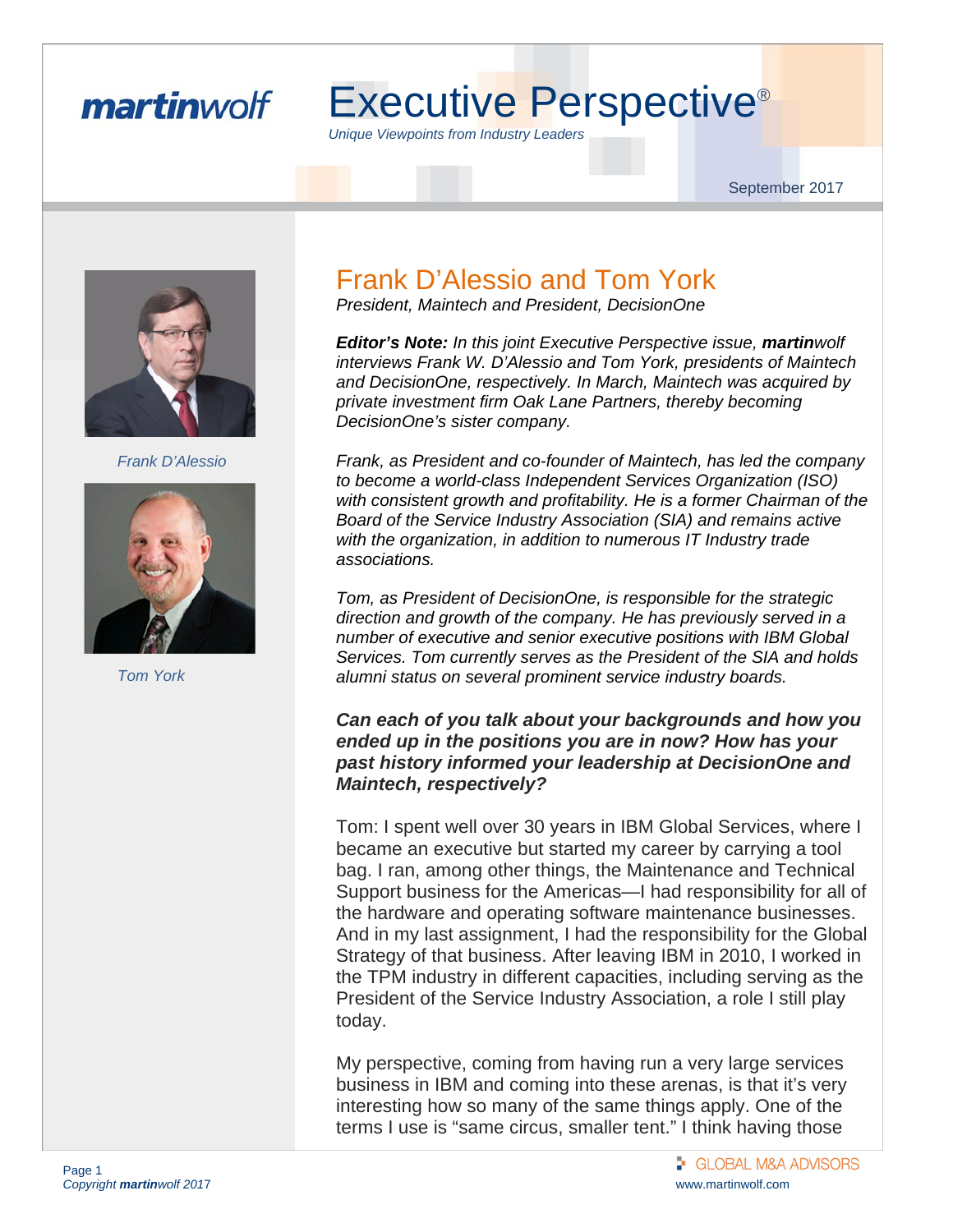

*Unique Viewpoints from Industry Leaders* 

September 2017

experiences behind me gives me, in the third-party space, maybe a little bit of a unique positioning because I've been on the other side of the table. As you're aware, in the third-party maintenance marketplace, you have various encounters with OEMs. Having been on the other side of the table gives me some great perspectives. Frank will talk about his background and when you'll hear that, you'll see how complimentary our experiences are, because we're coming from two directions and merging, which makes us very unique, in my opinion. By the way, he too, like me, started his career carrying a tool bag.

Frank: I began my career at RCA Computer Systems a long time ago when RCA was in the mainframe business competing with IBM, CDC and GE. In 1973, I was one of the six founders of Maintech. We provided adaptive engineering, product integration and hardware maintenance services for Directory Assistance (411) and Directory Publication systems for AT&T. This program was among the first large-scale migrations away from mainframe technology into mini computer technology. The standards of performance were 99.9975% well before "5 nines" came to be an industry standard.

Over the years, Maintech gained a lot of experience in the highperformance, multi-technology datacenter support business. I was responsible for developing the marketing plan and business plan to take Maintech services to the open market. Our feeling was, we were a NY-based company with high-end datacenter capabilities, so the logical thought regarding expansion was, "Let's take that skill set to Wall Street." Somewhere around 1980, we took our experience and references to Wall Street and we were very well received. From that point forward, Maintech was focused on its Third-Party Maintenance business. Maintech was owned by Volt Information Sciences from July 1980 to March of this year. Within Volt, we operated as an entrepreneurial, non-core asset enterprise.

I bring to the OLP/D1 family many years of operating in the high-performance datacenter market. I understand the operational demands, user expectations and multi-technology platform issues unique to that market. Perhaps the biggest attribute I bring to the table is my service philosophy: always maintain a clear market focus and brand identity.

*"Always maintain a clear market focus and brand identity."*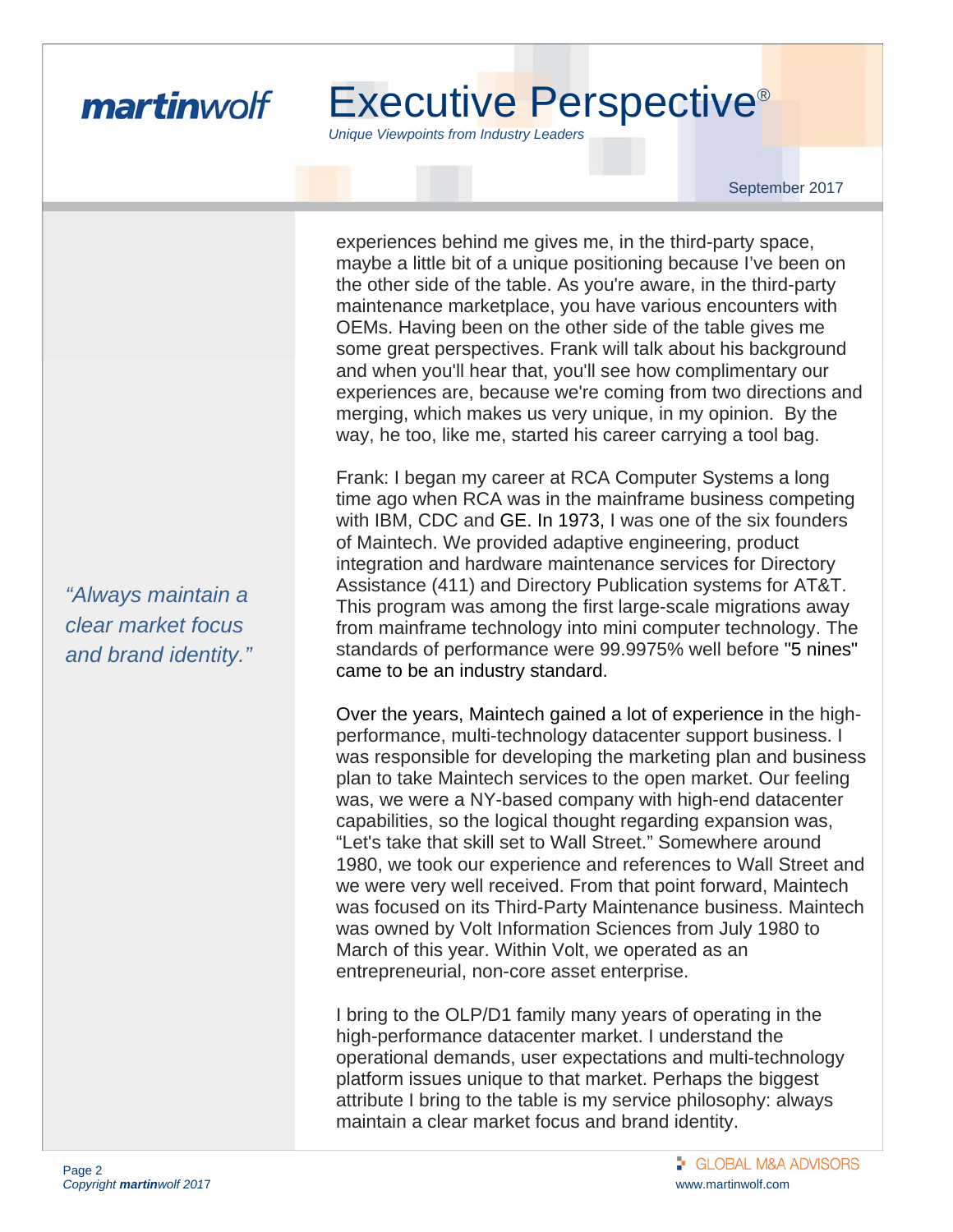

*Unique Viewpoints from Industry Leaders* 

September 2017

By uniting D1 and Maintech, we have established the largest independent provider of end-to-end technology infrastructure support and services across every industry, from financial services to healthcare, and across the globe, spanning five continents. We now have an opportunity to have massive levels of cross-selling in our organization because of the many points of complimentary attributes. By doing this, we are allowing our clients to manage all of their technology infrastructure, from end user to datacenter, with one provider, D1/Maintech.

#### *What does it mean for you to be sister companies? How closely do you work with each other and what's it like?*

Tom: It's really interesting, and I think it's an absolute win-win for OLP. To be honest, they didn't know the whole story, and it has been even better for them. Frank and I have known each other for probably over 15 years in the industry. When I was at IBM, Maintech was one of our key partners. We worked together there. We both have similar experiences in the largest association for independent services companies, the Service Industry Association. I'm the current president and chairman, and he's a past president and chairman. We have great respect for each other, know each other very well and work closely together. We say to our people that we work "two in a box". Based on some things you've already heard with my experiences and his, there's not a week that goes by where we don't pull on each other to make sure we're doing the right thing for the two entities. We're always working on the best ways to maximize and gain efficiency.

Frank: Tom has covered the territory very well. It has really worked out well. For example, just in the last two months, there have been major RFPs where Maintech and D1 have teamed up to deliver a more comprehensive response and advance to be "shortlisted." There has even been one example where one of our clients integrated two RFPs into one, once they realized there was now a TPM service provider capable of providing end-to-end services, from desktop/end-user support to datacenter management.

Our field service and selling teams are more closely integrated week-over-week. Even with all the integration going on and all

*"We're always working on the best ways to maximize and gain efficiency."*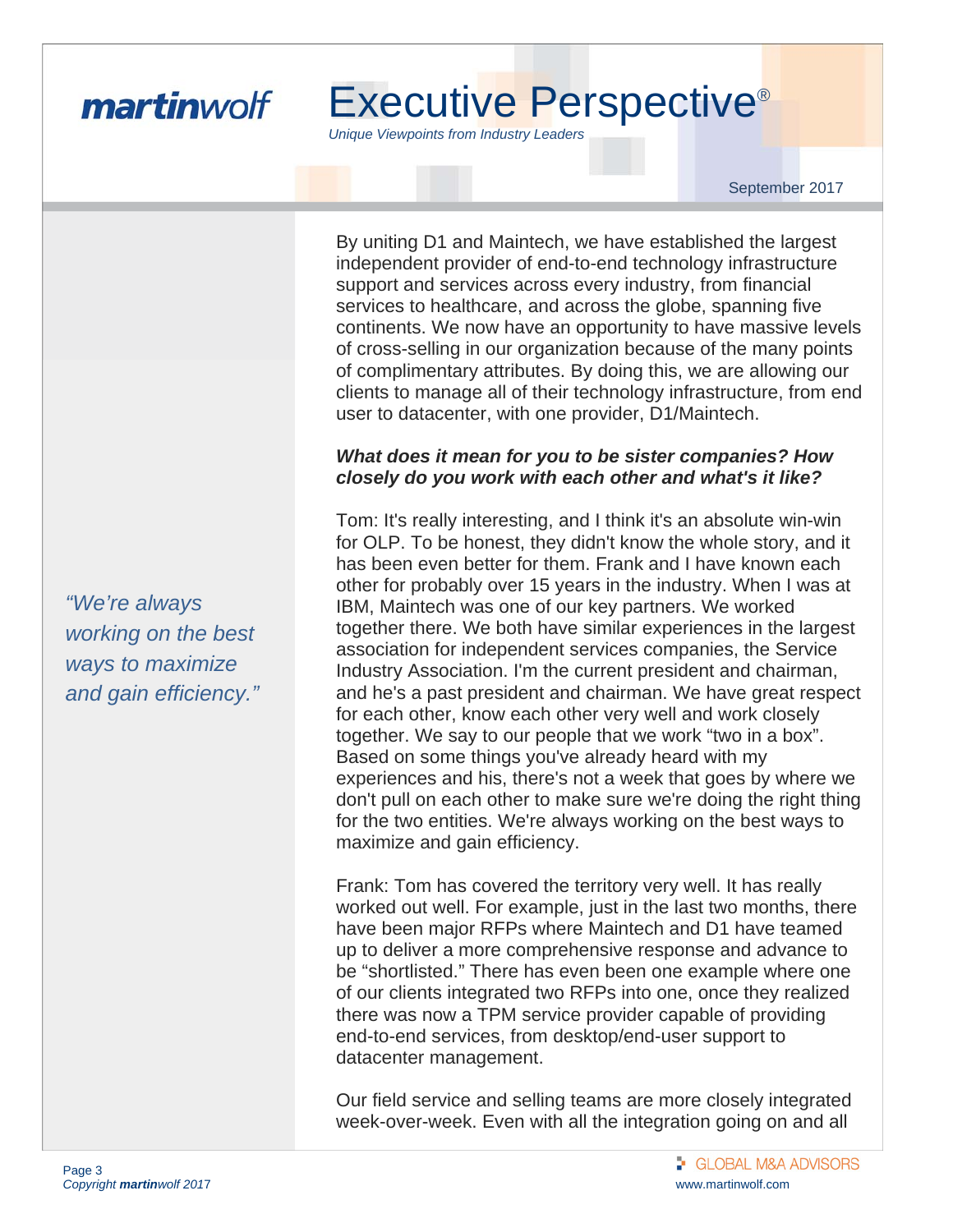

*Unique Viewpoints from Industry Leaders* 

September 2017

the optimization of resource, we still maintain our individual brand identity and brand opportunity in the marketplace. Tom and I are strong enough leaders where we understand when a response needs to be independent and when it needs to come together and look like one. So far it has worked well in that regard.

#### *From a customer perspective, what are you able to accomplish now as a combined entity in terms of reach? How has this enhanced your offerings?*

Frank: It is important to note that we, together, are among the few in the industry that actually have our own infrastructure—in people, logistics and support. First, we have our own people by this I mean the largest independent W-2 highly skilled technician pool in the country; almost everyone else in the industry uses variable. This greatly improves our reliability and quality control, offers our clients greater security in terms of facility access and allows our clients to make sure problems are fixed right the first time. Second, we have our own technology facility. Our 200,000+-sq. ft. facility in Ohio provides cradle-tograve asset management services, all in one of the most secure environments possible and with our own full-time certified and trained employees. Third, unlike our competitors, we have our own client support infrastructure—specifically, call centers, helpdesks, triage-desks and remote monitoring locations, including NOCs.

One immediate benefit is with every one of our large datacenter clients, we can now go in and help them with their asset management services—with the control of their deployed assets, with the technology refresh programs and with the product recycling programs. We could never do that before as Maintech. We do it now through DecisionOne's technology center, and it's a valuable add to our existing client base.

Similarly, DecisionOne has opportunities where they can bring Maintech's NOC monitoring or datacenter expertise to an RFP response, or to existing D1 clients where they were not able to provide that service before. What happens is, in the independent service marketplace, the stickier you get, the longer your contract is going to last. So the more services you

*"In the independent service marketplace, the stickier you get, the longer your contract is going to last."*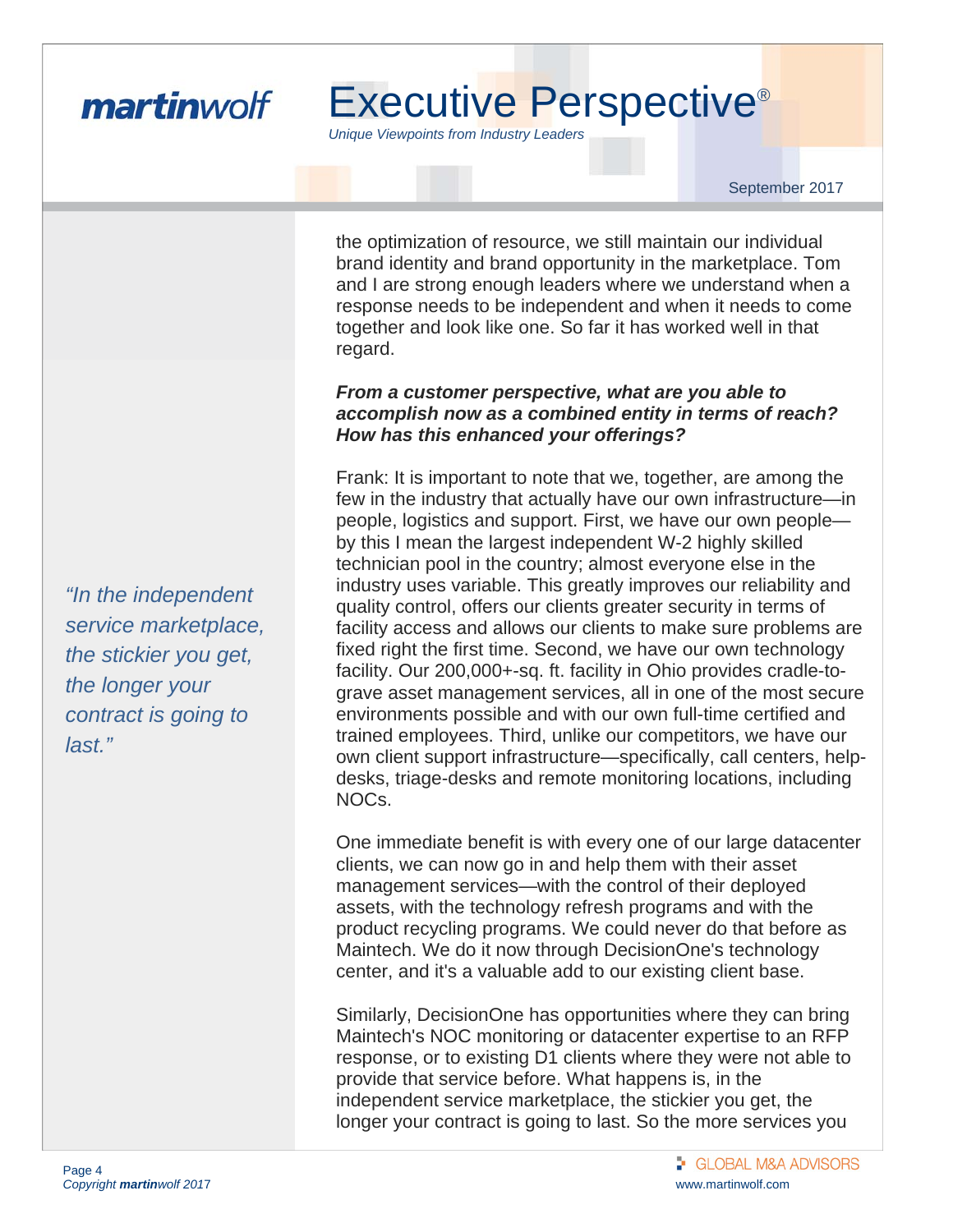

*Unique Viewpoints from Industry Leaders* 

September 2017

can bring under one umbrella, the better it is for the client in terms of comprehensive solutions and the better it is for the service provider in terms of making it more difficult for them, quite candidly, to get rid of you. It's a win-win situation. We think that we've got many places where we can bring that to the market.

Another attribute is, I now have a much larger footprint domestically than I did before in terms of servicing all my client locations directly, and DecisionOne has a much stronger international footprint by taking advantage of Maintech being deployed across five continents.

Tom: Frank is right on with that because it's the capability that we now have together. When you think about the time it would take to build some of these things independently, it would be very difficult, if achievable at all, given market timing. We've taken our portfolios and went horizontal with it—to bring, as Frank said, so many more comprehensive services to a client. A lot of our competitors tend to go vertical. Datacenter companies, for example, play real deep vertically in that space.

We've chosen, with OLP, to go horizontal. Putting these portfolios together with so little overlap almost overnight gave us this great horizontal suite of services. By the way, we're not finished yet, because we have some acquisition targets underway that we're going to expand horizontally even more over the next months.

#### *What additional benefits are you able to provide together over your competitors in the space? What change was there in the competitive landscape when OLP announced this merger?*

Frank: If you look at it from the perspective of the two companies together, we probably have as strong a geographic presence as any other independent service provider out there, and probably the strongest among the top three or four providers. We also have the broader scope of services, from the most critical high-end datacenter all the way to desktop/enduser support and asset management services, out of a 200,000 sq. ft. technology center. So we can provide the four-wall

*"A lot of our competitors tend to go vertical. We've chosen to go horizontal."*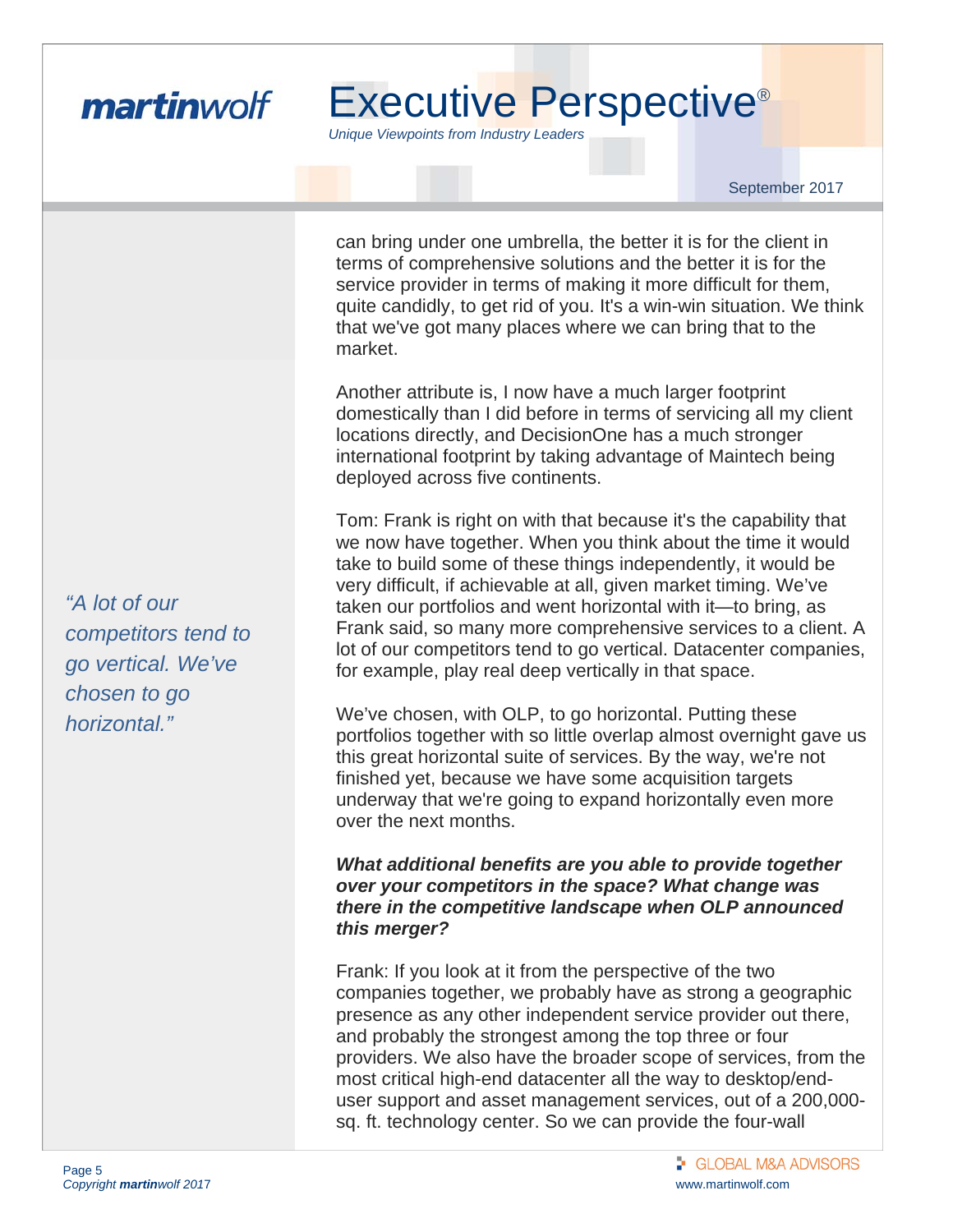

*Unique Viewpoints from Industry Leaders* 

September 2017

support a lot of clients are looking for. We can provide the onestop shopping a lot of clients are looking for.

And in terms of what we bring together, I think that the mobility issue comes into play with everyone going to a virtual deployed IT infrastructure. Our improved domestic geography and our expanded international geography really gives us a competitive advantage.

Tom: From a competitive perspective, we absolutely have more scale from a field services perspective. We have, in North America, well over 1,200 full-time W2 technical field resources. And we know our competitors; no one is even close to that, quite honestly. In fact, I had a conversation with an OEM just last week and found out Frank and I together have over twice as many field resources as this OEM because they have to go the other way. Because of the dynamics of what's going on with a lot of the OEMs, they're being quite challenged in their field support structures from a cost standpoint. It gives us quite an advantage.

We are also unique in having the large Technology Center in Columbus, Ohio that Frank spoke of earlier, as well as our two managed services sites. We have the end-to-end capability of staging, kitting, configuring, and deploying all types of technology, providing remote and onsite support and management, and then providing the back-end asset retirement services using our own resources.

The other thing is, with OLP's support behind this, we're going to bring additional offerings to the marketplace. We're already expanding our asset management capabilities by offering a proprietary SaaS solution, AMAST, that offers large companies the ability to catalog and proactively manage the maintenance and lifecycle of each asset. Maintech has embraced virtualization and cloud migration services for the SMB market we are essentially the holding hand for our clients as they contemplate, assess and implement a cloud migration strategy, whether it be to a public or private cloud.

Finally, we are expanding our customer-facing and end-user support activities to include experience management—

*"We're already expanding our asset management capabilities by offering a proprietary software solution."*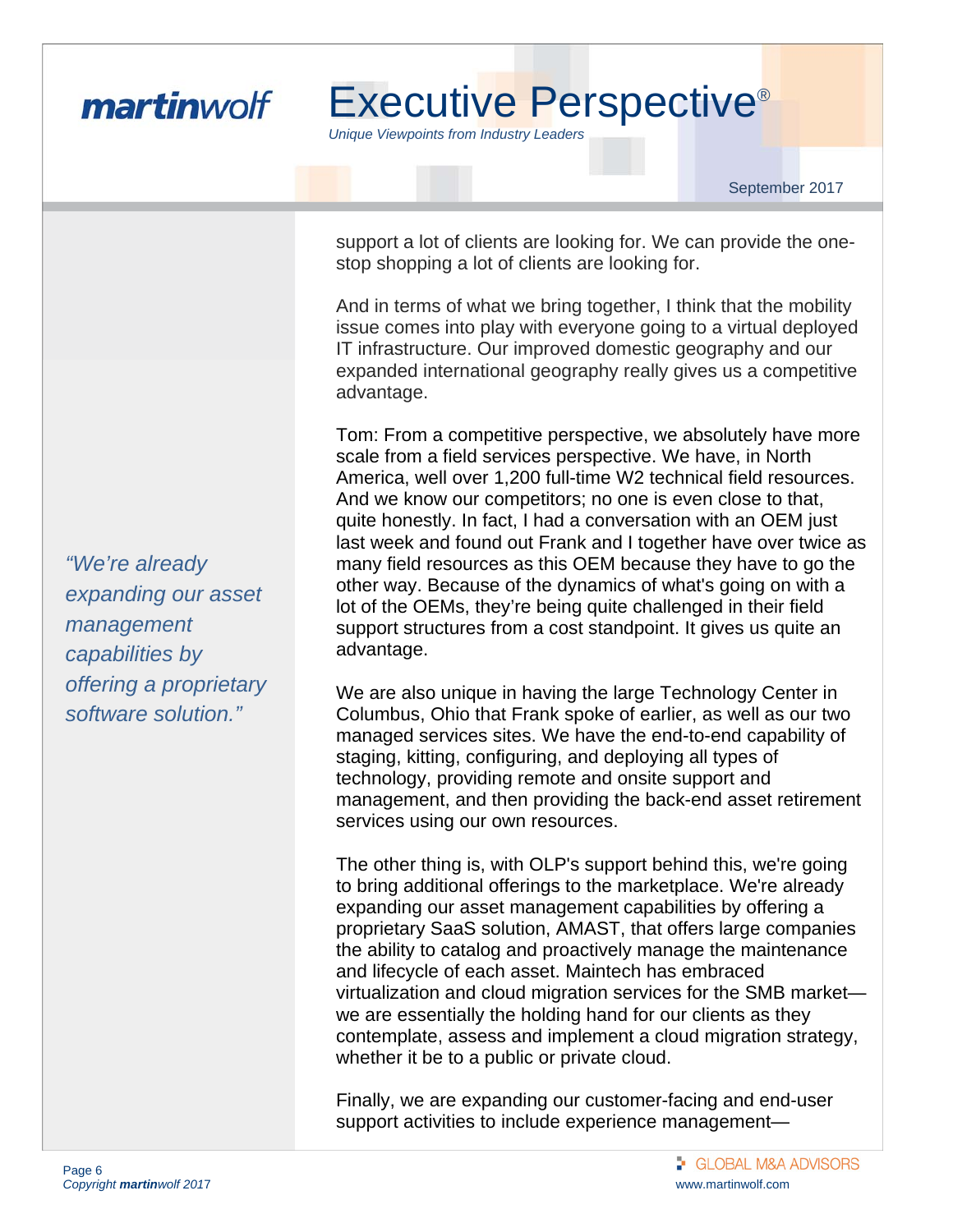

*Unique Viewpoints from Industry Leaders* 

September 2017

essentially managing the full experience of the customer or employee interfacing with any aspect of technology infrastructure. Hardware maintenance is still core to us, but together, we're developing new services that are going to carry us into the future.

Another key differentiator for us is we are 100% services. We don't resell any new or secondary hardware. Some of the other firms out there, when you break them down, take quite a bit of secondary hardware businesses. We are not distracted by that. If we need hardware, we'll work with one of the many VARs we have relationships with. We honestly feel that by being an independent service provider, we can offer most unbiased level of service and most cost-effective solution with a focus towards maximizing the value and life of existing infrastructure or optimizing the setup, management and maintenance of new or refreshed infrastructure environments.

Frank: I think it's a strong attribute in terms of identifying OLP's marketing strategy and business strategy in terms of competitors. We are completely vendor-neutral. We have no allegiance to any OEM. If you tell us what's in your infrastructure, we'll support it for you.

#### *What is your relationship like with resellers and OEMs? Is it one of competition or collaboration?*

Tom: My term is "coopetition" and that's not unusual to be in those positions. When I was in IBM, I very much understood "coopetition." From the VAR side of things, we are very collaborative. In fact, one of our strategic imperatives is to continue to grow that because VARs are finding some interesting crossroads themselves with all this movement going on across OEMs. IBM has sold off major parts of their hardware business units as an example. VARs are finding themselves, even more than ever, needing to have some stronger affinity with services. A lot of the VARs don't have the bandwidth or economics, or both, to scale up into services as quickly as they need to. Gartner just recognized this recently in one of their last papers, where the VAR communities are embracing companies like ourselves. So we're very focused on the VAR space.

*"We are completely vendor-neutral. We have no allegiance to any OEM. "*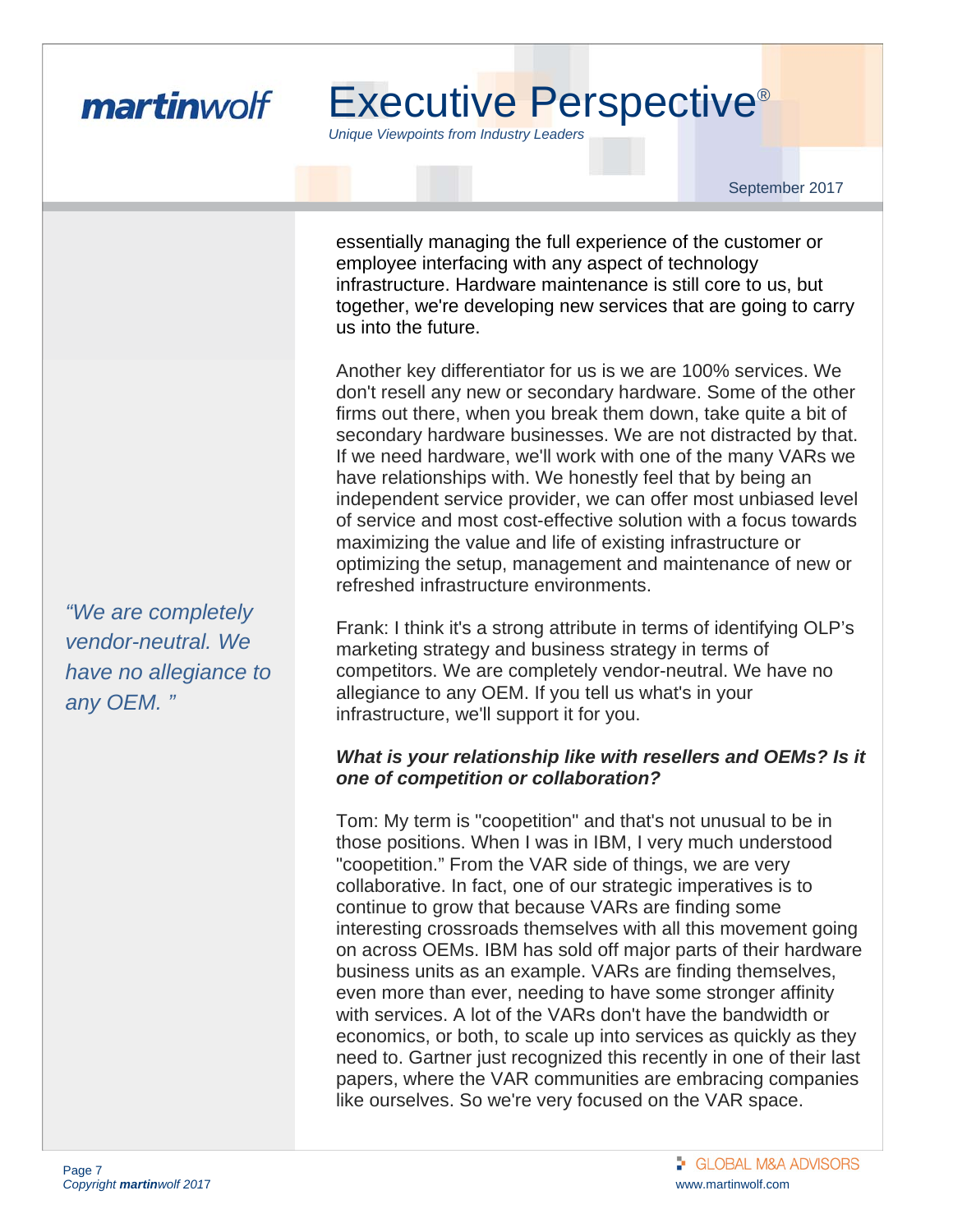

*Unique Viewpoints from Industry Leaders* 

September 2017

With OEMs, it's rather interesting—it's a mixed landscape. Both of our companies have strong relationships with a lot of OEMs, but there are a few out there that are always not going to want to be friendly with a third-party player—and that's fine. We let the customer be the arbitrator of that. In the DecisionOne side, in particular, we have some interesting OEM relationships where we are actually the support and services organization for their products because they don't want to build a heavy, fixedcost service infrastructure. We believe the combination of Maintech and DecisionOne is going to position us more strongly to play in those roles. Many of our competitors are pure competition to an OEM where we will, and do want to, embrace OEMs. I think we afford a better opportunity for them.

Frank: He hit all the points. We don't represent a threat to the OEM on the products side, and I think our vendor neutrality and our global disposition is an asset to them. And our ability to react quickly to product deployments is something they really want and appreciate. We're positioned in the right spot to be solid partners with both the VARs and the OEMs. We have global relationships with quite a few household name OEMs to do exactly as Tom described.

#### *Looking ahead to 2018, what are some of your plans? From a strategic perspective, what do you have your eye on in terms of key growth areas or untapped potential for Decision One-Maintech?*

Frank: We were acquired in March and we had three or four months where we were tied up in that. In the last few months, you could feel the momentum building in terms of collaborative opportunities. I think that in 2018, if you look at this on the shortterm horizon, or on the six-month, nine-month horizon, is taking advantage of the latent opportunities that exist in both of our client bases and reintroducing the new and expanded DecisionOne-Maintech to the thousands of clients we already have. In parallel with that, we'll pursue expanding our horizontal footprint in terms of services through acquisition or investment. Really, just using 2018 as a way of broadening our portfolio of services and offerings and optimizing the opportunities that already exist in the market.

*"At a point in 2018, we'll more than likely pick up the pace on global expansion as well."*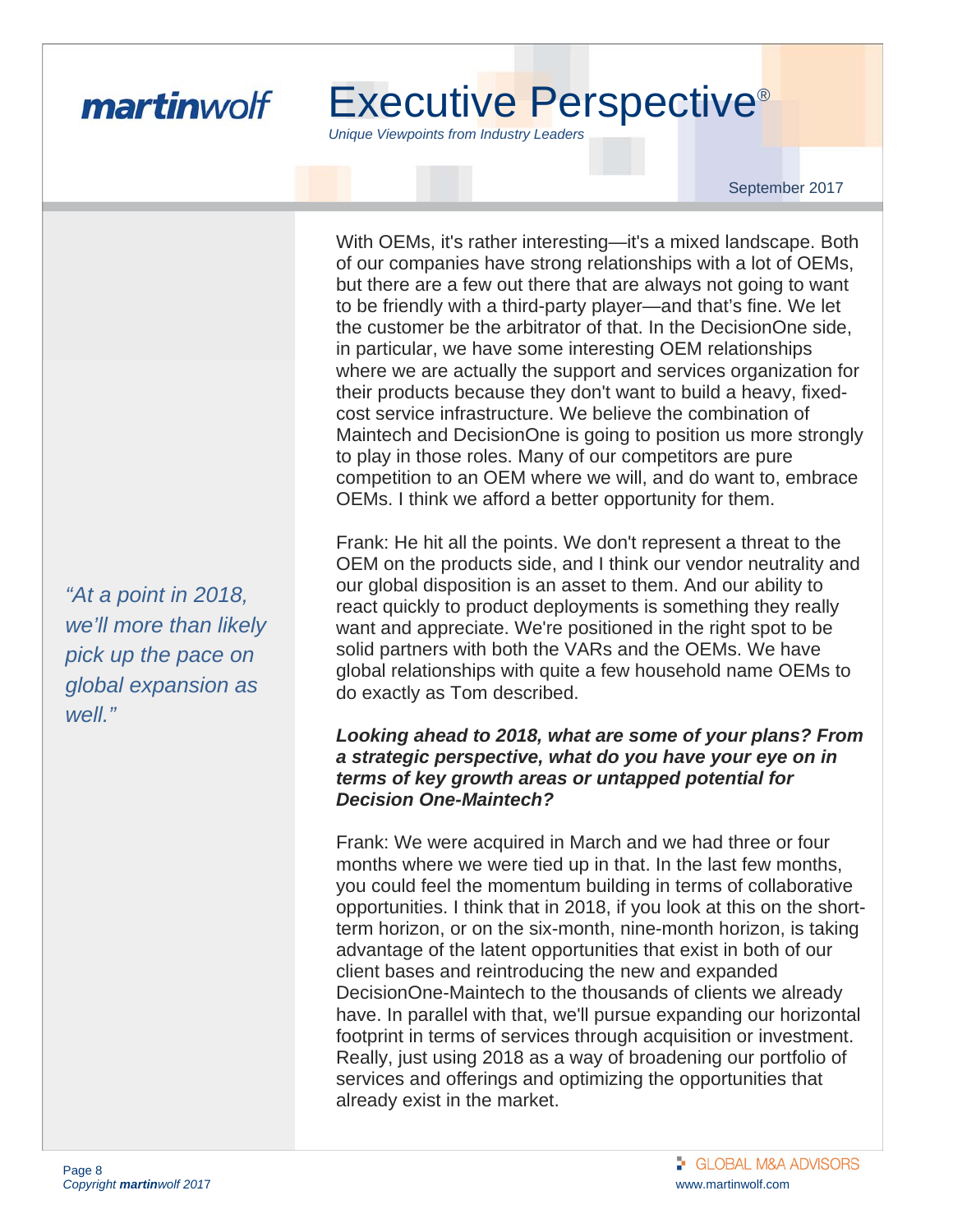

*Unique Viewpoints from Industry Leaders* 

September 2017

You could look at it as the three-legged stool: build or acquire new services, drive more opportunities into the existing base, and have an enhanced and more powerful marketing program to reinforce our market identity out there in the market with our competitors. That would be my 2018 crystal ball.

Tom: I align with Frank's comments. At a point in 2018, we'll more than likely pick up the pace on global expansion as well. Like Frank said, with Maintech coming in to the family, we bring direct presence in nine countries across five continents and we certainly operate broader than that through strategic partners. I think, along with what Frank talked about, we're going to be looking keenly at continued global expansion as well.

#### *Looking more broadly, third-party maintenance and support is increasingly attractive for investors. What do you think is driving that interest?*

Tom: Less than three years ago, the TPM market had become a little stagnant. Private equity had a fair amount of dry powder and they were looking outside the lines. They discovered this interesting third-party market. Recurring revenue, strong EBITDA performance, and it's a marketplace that hadn't been tapped at all by private equity.

As that progressed, the realization has started to show itself with the dynamics of the marketplace. Changes with the OEMs and clients becoming more educated about the benefits of thirdparty services. The next steps have started formulating themselves with the investment communities saying, "If I can get bigger and broader faster, there's a market share opportunity here."

When you look at this space, we tend to talk about four bulls in the ring. Companies such as ourselves that we feel like are on that type of trajectory. The TPM market is made up predominantly of much smaller companies in niche or specialized areas. There's a group of us out there that are strategically looking at that and figuring out smart acquisitions. In our case, it's more horizontal than vertical. I'll be honest. In the years I've been around the third-party market, I think it's more exciting than ever before.

*"Somebody came to the realization that the annuity revenue stream is the gift that keeps on giving."*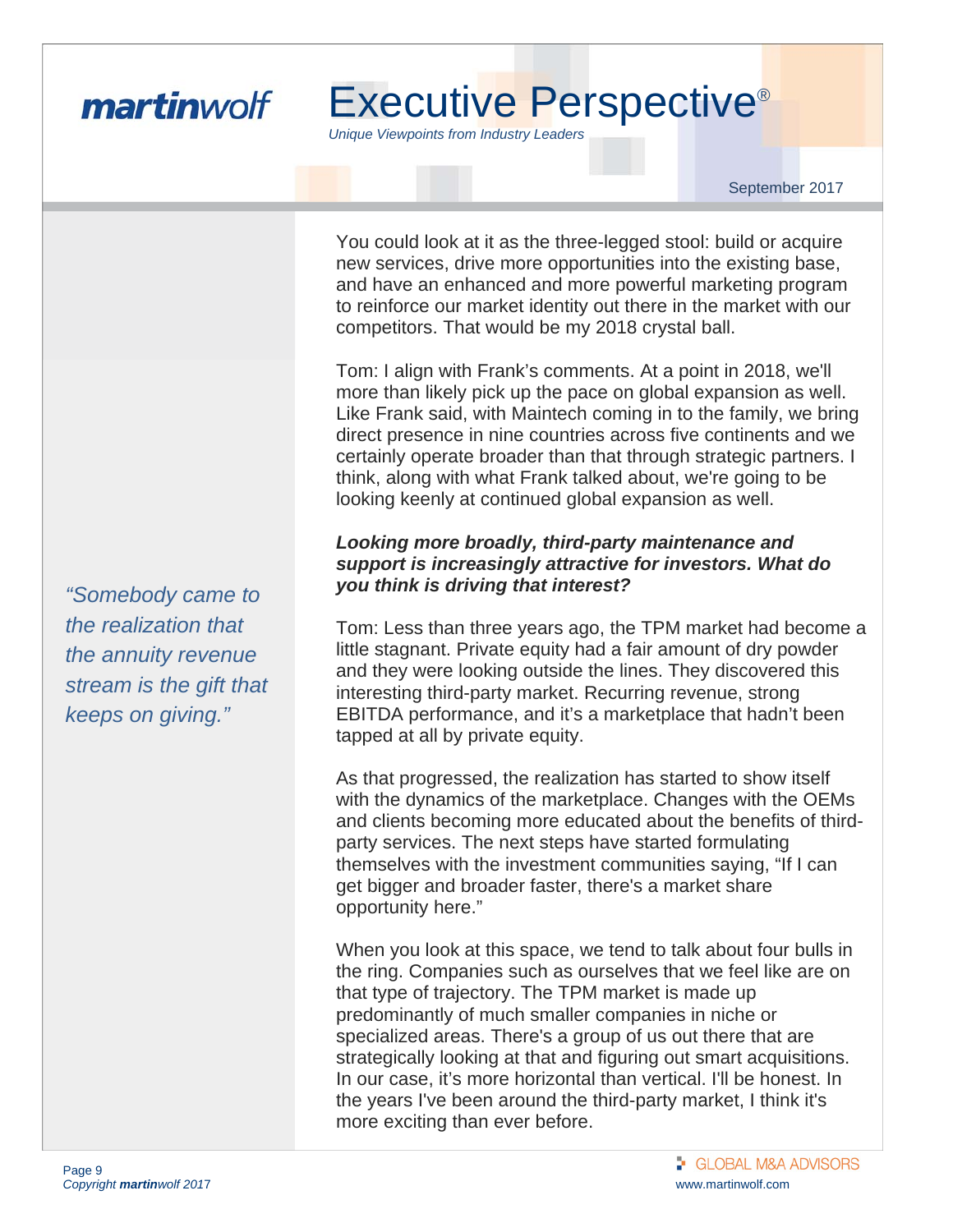

*Unique Viewpoints from Industry Leaders* 

September 2017

Frank: Tom certainly has the most informed OEM view from his experience there. I, having operated in independence since '73, would say it is the most exciting time, without question, because of the money that's coming in for acquisitions. Somebody came to the realization that the annuity revenue stream is the gift that keeps on giving. If you look at some of the dynamics of the independent service market, there's a momentum to that annuity revenue. Unless you're a really poor performer services company, if you're doing a good job at a good rate, the contract takes on a life of its own. We have some contracts that have been in place from 15-25 years for uninterrupted service with a client. So I think somebody looked at that and said, "Wow, that's a pretty nice revenue stream."

And then you have the advent of consolidation in the independent service marketplace. There are economies of operation that can drive the margins on that consolidation. Tom says there are four bulls in the ring, and that's true, there are really four big ones. And everybody else is some lesser level of niche market or smaller market player, so there are really only four that have a truly broad scope of services. There are probably only two of us that have the international reach that we have. So we think that's the key for us in '18, to get bigger and bolder internationally.

#### *As companies move toward the cloud, how does that affect IT infrastructure providers, especially with the rise of public providers like Amazon and Microsoft that promise to outsource that and take it off their hands?*

Frank: You have to look at that in two sets of two. I've listened to Michael Dell and some others, and the prevailing view in the market is that at the high end of the market, there's always going to be a public and private cloud. No one in the high end of the market is going to be completely public or completely private for the foreseeable future. It's completely different for the SMB market.

For the high-end market, where we spend a lot of time, the more impactful issue that's going on is virtualization. We've had accounts where four years ago, we had 90,000 servers, and through virtualization it's down to 50,000 servers as technology

*"As the technology migrates, we've got the service solution to work with that migration."*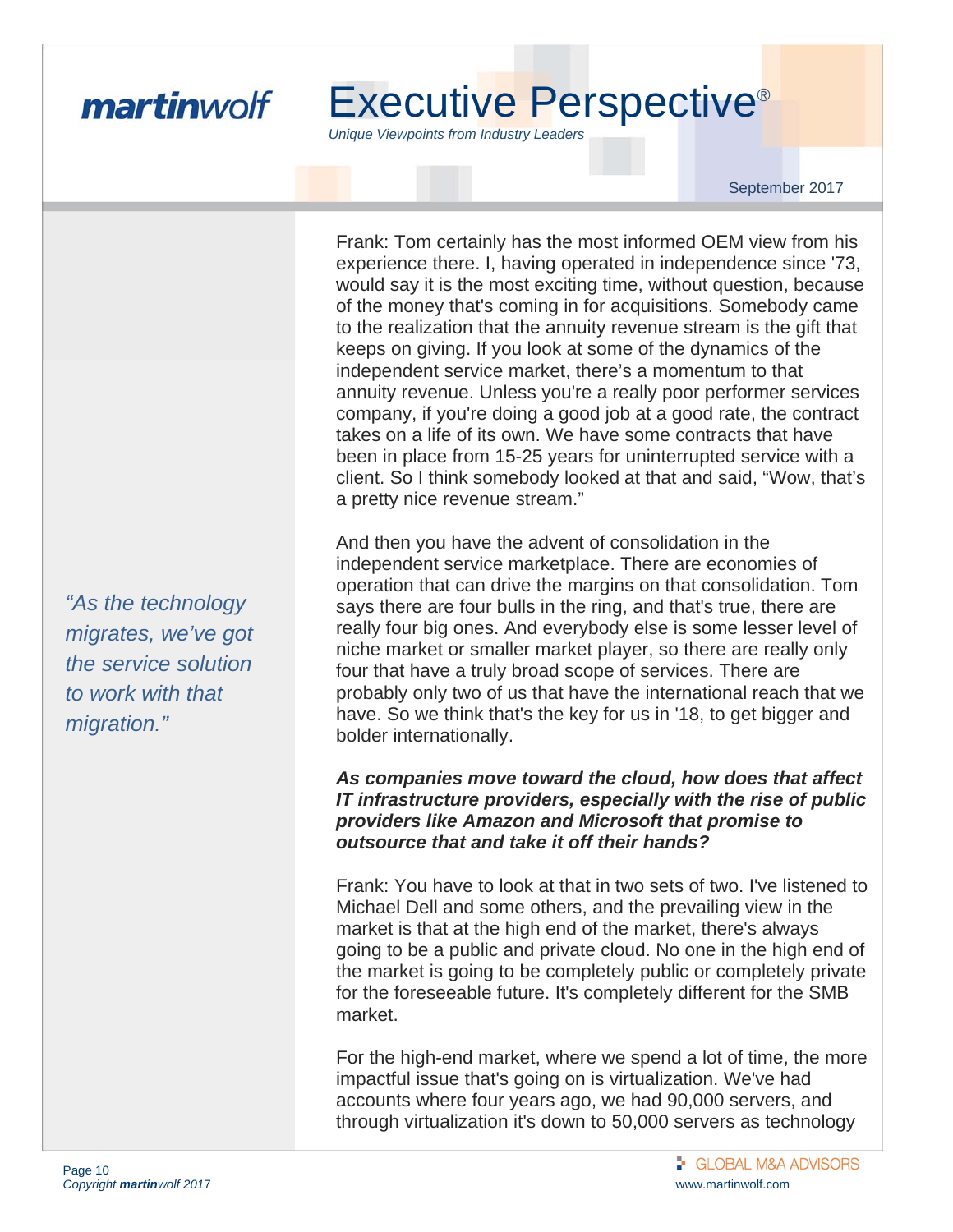

*Unique Viewpoints from Industry Leaders* 

September 2017

allows that kind of consolidation. There's also the advent of grid computing and white box computing—massively parallel stuff. Fortunately, we have a very strong multilevel service opportunity for Hyperscale users, so we feel comfortable about the high end of the market. As the technology migrates, we've got the service solution to work with that migration.

In the mid-market, it's very different. Companies that had legacy datacenters with 200-500 servers have made the migration to the cloud. They've completely embraced outsourcing their hardware, outsourcing their infrastructure, and getting everything on demand from the cloud. What we've done to offset that is to get bolder with our managed service offerings. We go to some of our mid-service clients and say, "Look, you want to get to the cloud, so we'll help you do the discovery and we'll help you do the planning and implementation. We'll provide you the ongoing support to manage your desktop, manage your network, monitor your environment, provide level one and level two support for you, and you get it all in one location." We've seen an erosion of hardware maintenance revenue in the SMB market, but we've seen a very complimentary uptick in revenue in managed services.

#### *What does OLP bring to the table? In a broader sense, what role does private equity play in development so far?*

Tom: OLP are absolutely committed to this vision from a strategic perspective; they do not operate like an exit-focused PE fund; they are committed to involving themselves in every aspect of the business and collaborating with us and challenging us to build it. It's not always the case with other private equity firms. OLP is very open and they embrace our feedback on where we should be looking at targets. One thing I have to tell you is if you put a target on the radar, they move pretty fast. For me, coming out of a big company like IBM, that's refreshing. OLP is willing to take information and move fast with it.

From an overall private equity perspective, the fact is that independent companies—with the exception of very few operate as owner-operator companies. Raising investment capital was a hard and challenging thing. Private equity has

*"If you put a target on the radar, they move pretty fast."*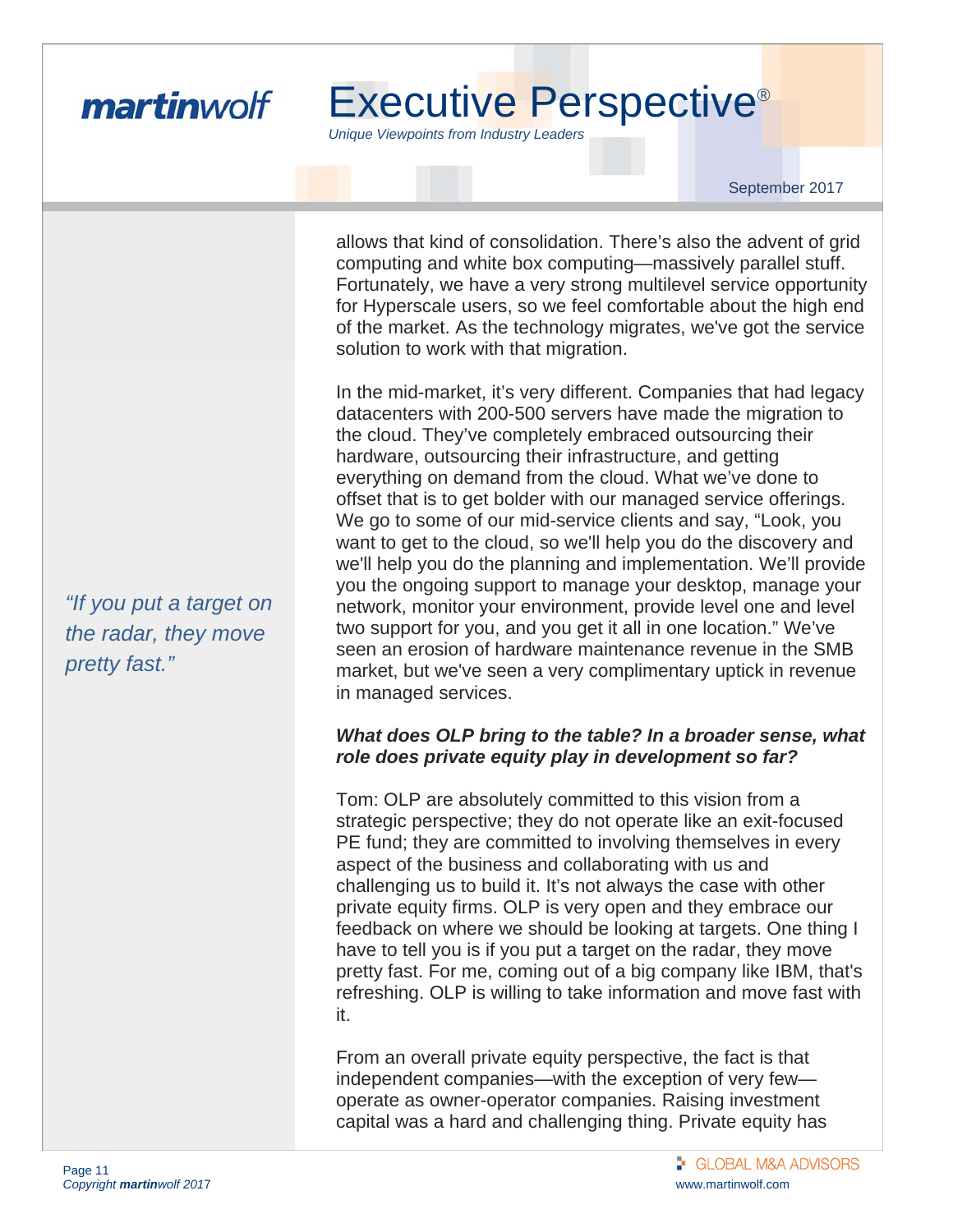

*Unique Viewpoints from Industry Leaders* 

September 2017

bridged that now by coming in with the willingness to provide that necessary growth capital to allow aggregation plays like we and a few of our competitors are starting to do. OLP's strategy in this market is strategic in nature. So I really like working in this environment and I think OLP really has a vision. They want nothing other than these companies to be the premier, global provider of infrastructure independent services in the market.

Frank: I think he hit right on the head. The short answer is, OLP is investing for the long-term play to be the dominant player. They're not in it for a quick hit. And that's kind of refreshing. They're in it for the long haul.

#### *What were some of the motivations behind the merger? We've addressed it in bits and pieces, but whose idea was it to put you guys together?*

Frank: It was the OLP leadership that said, "We own this asset called D1, we have an opportunity to capture an asset called Maintech, and look how complimentary they are. This is a strong step toward our ultimate goal, which is to be the dominant independent provider in the market." But that's my view. They saw the fit was so smart between DecisionOne and Maintech. At the risk of sounding self-serving, they knew Tom and I had a great working relationship, and they saw the value prop of that from the get-go.

#### *What's a piece of advice that someone shared with you in your career that you would like to pass along?*

Frank: I had a great mentor and he told me early on, and this is exactly the way he said it: "Kid, we're selling service, and when you sell service, you're selling trust. Don't dilute your trust. Get concentrated in your intellectual capital, get concentrated in your asset deployments, and be special to select markets and select services and deliver above the market norm. That's the key to success in the service business."

There have been variants on that over the years, but his thoughts have always rung in the back of my mind. Be the best in the market you serve and outpace the competition, but try not to serve every market or you'll dilute your assets.

*"Try not to serve every market or you'll dilute your assets."*